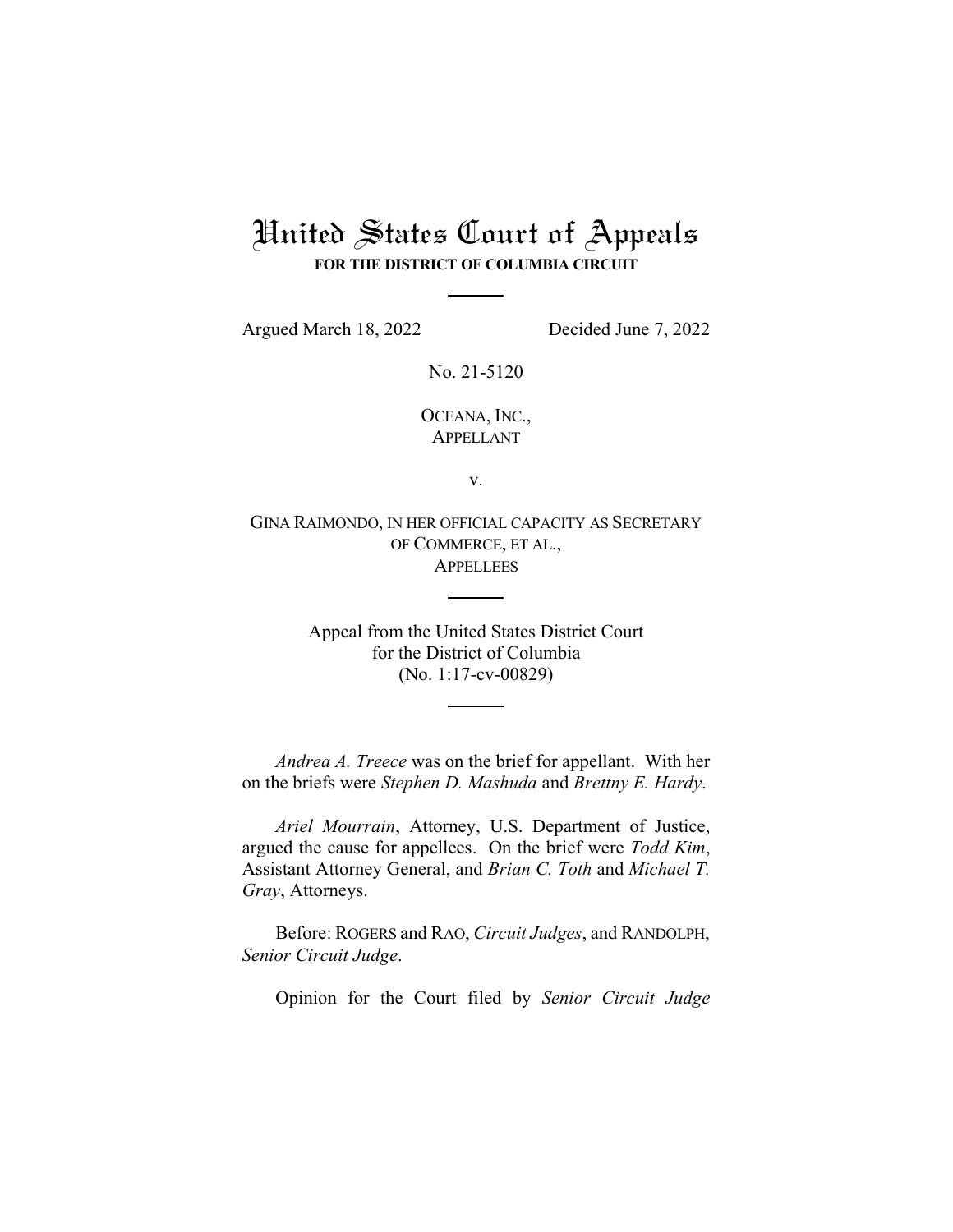RANDOLPH.

RANDOLPH, *Senior Circuit Judge*: This appeal from the judgment of the district court (Cooper, J.) presents issues regarding a federal agency's amendments to its fisheries management plan for tuna, swordfish and sharks that migrate along the Atlantic coast.

I.

Oceana, Inc., an organization dedicated to protecting oceans of the world, brought this action claiming that the agency's rulemaking failed to provide sufficient protection for the dusky shark (*Carcharhinus obscurus*). Oceana's standing is unchallenged and rests on affidavits from its members.

The federal agency is the National Marine Fisheries Service, an agency in the Department of Commerce. The Fisheries Service is responsible for administering the Fishery Conservation and Management Act of 1976, Pub. L. No. 94-265, 90 Stat. 331, commonly known as the Magnuson-Stevens Act. The Act is intended to "promote domestic commercial and recreational fishing under sound conservation and management principles," 16 U.S.C  $\S$  1801(b)(3), in the "exclusive economic zone" of the United States, *id.* § 1801(b)(1), an area extending 200 nautical miles seaward from each State's coastline, *see* Proclamation No. 5030, 48 Fed. Reg. 10,605 (Mar. 10, 1983). Within each coastal State's territorial sea, which generally extends three geographic miles from its coastline, the State has jurisdiction to regulate fishing. *See United States v. Maine*, 469 U.S. 504, 513 (1985).

There are eight regional Fishery Management Councils for the coastal fisheries in the Atlantic and Pacific. *See Anglers Conservation Network v. Pritzker*, 809 F.3d 664, 667 (D.C. Cir.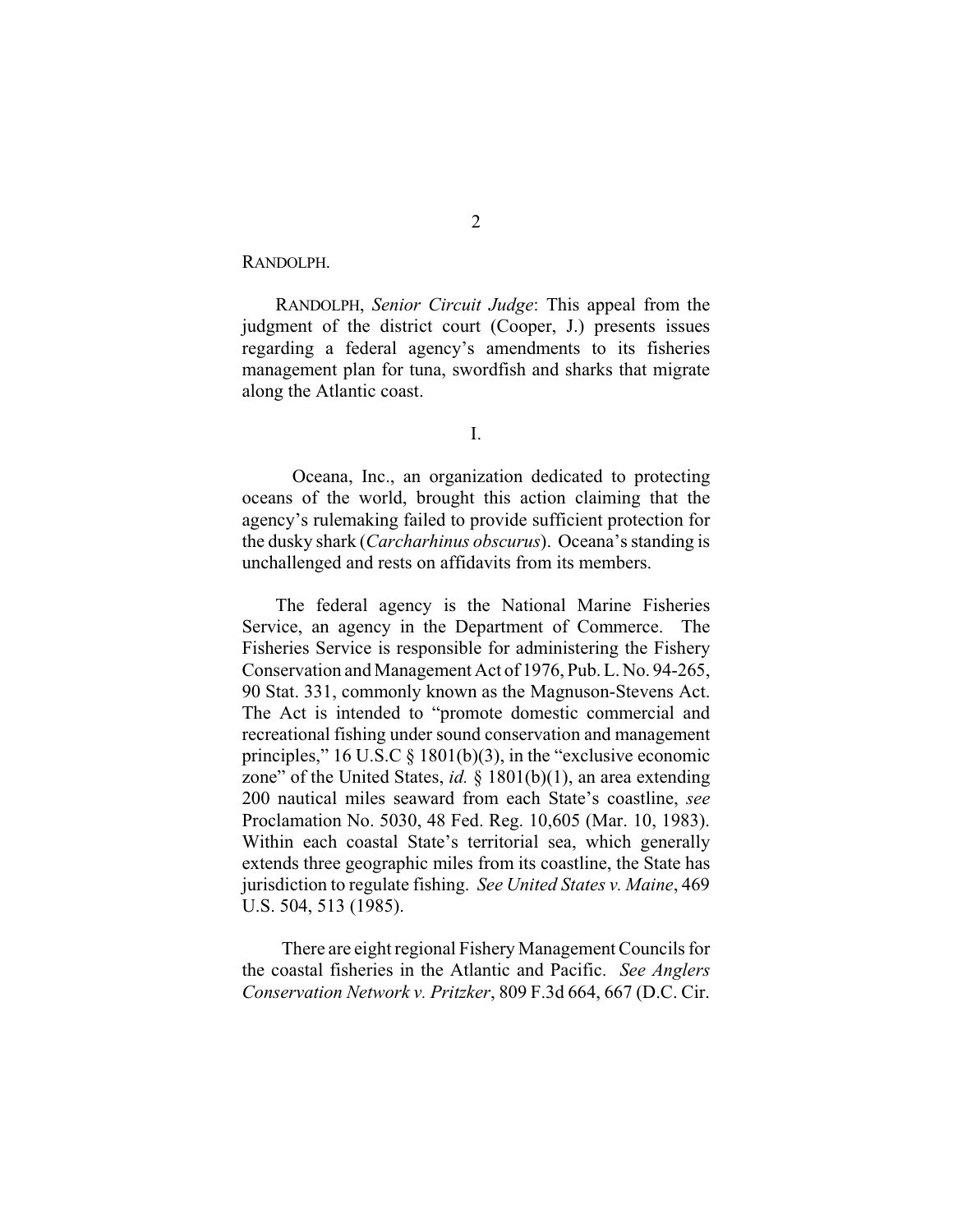2016). With respect to "highly migratory species"<sup>1</sup> that travel across the Councils' regional boundaries in the Atlantic,<sup>2</sup> the Fisheries Service directly undertakes management ofthe fishery. 16 U.S.C. § 1852(a)(3).

The dusky shark is such a "highly migratory species." This shark inhabits temperate and tropical coastal seas throughout the world. Distinct dusky shark populations in the western Atlantic Ocean travel north in the spring as far as the coast of Massachusetts and then, in the fall, southward as far as the Gulf of Mexico and the Caribbean. Along the coast, these sharks are found in the surf and seaward as far as the Continental Shelf.

Dusky sharks may grow as large as twelve feet in length and weigh as much as 400 pounds. The "biology of this species  $\ldots$  is characterized by very late age at first reproduction ( $\sim$  20 years), high longevity (> 40 years), and very limited reproductive potential, which result in low population growth rates and long generation times (30 years)." E. CORTÉS ET AL., STOCK ASSESSMENT OF DUSKY SHARK IN THE U.S. ATLANTIC AND GULF OF MEXICO 49 (2006). The shark bears small litters after a long gestation period, estimated to "be as long as 22–24 months."<sup>3</sup>

 $<sup>1</sup>$  The Act defines "highly migratory species" as "tuna species,</sup> marlin (Tetrapturus spp. and Makaira spp.), oceanic sharks, sailfishes (Istiophorus spp.), and swordfish (Xiphias gladius)." 16 U.S.C. § 1802(21).

 $2$  The boundaries, that is, of the following: the New England Council, Mid-Atlantic Council, South Atlantic Council, Gulf Council, and Caribbean Council. 16 U.S.C. § 1852(a)(3).

Merry Camhi et al., *Dusky Shark*, *in* SHARKS, RAYS AND 3 CHIMAERAS: THE STATUS OF THE CHONDRICHTHYAN FISHES 298 (Fowler et al. eds., 2005) (citation omitted).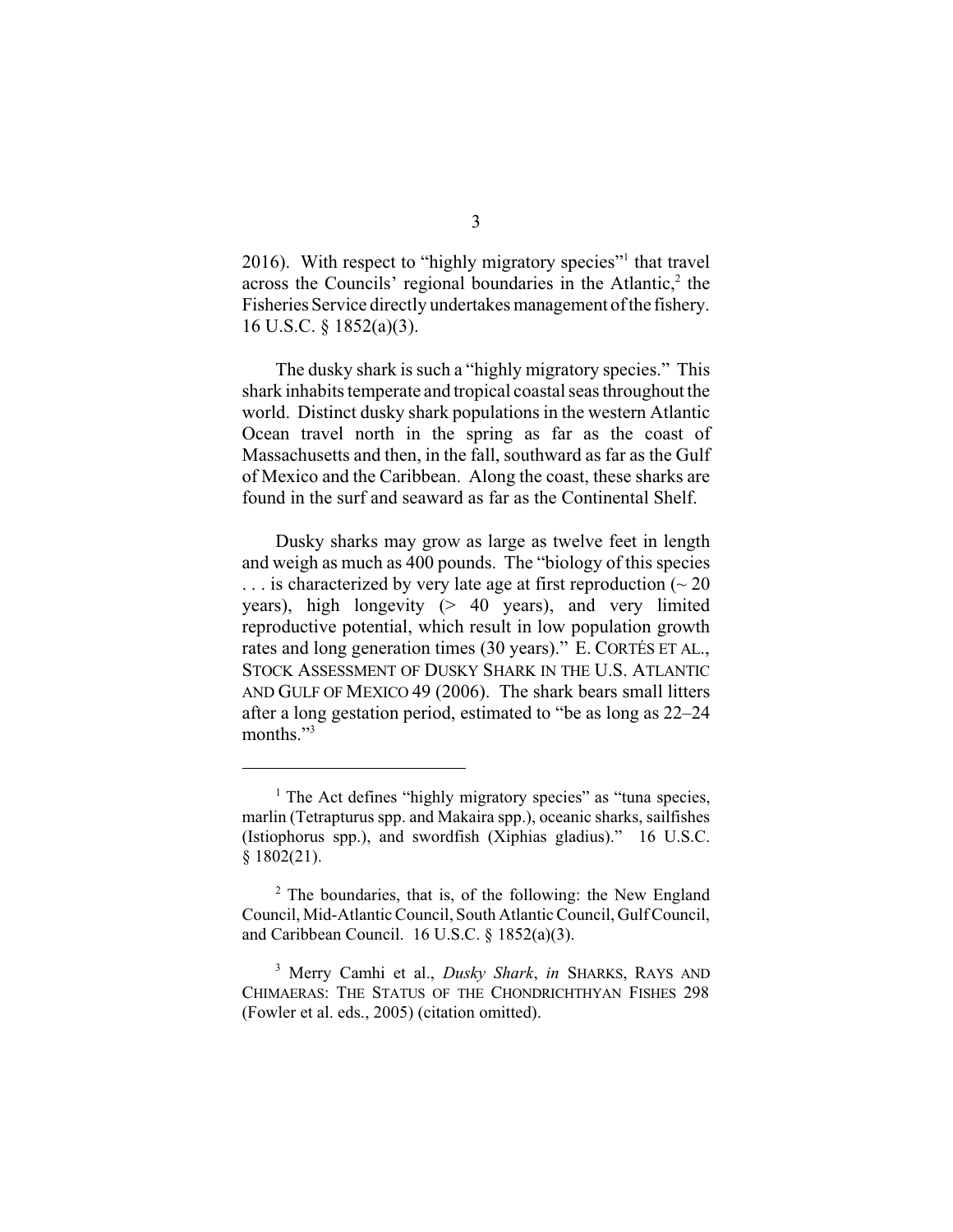To know this is to understand why commercial fishermen landing unlimited numbers of dusky sharks in the coastal Atlantic Ocean pose a threat to the species in that region. One might wonder why commercial fishermen would, as they had for decades, even bother to target dusky sharks. By all accounts shark meat is barely palatable. Fishermen nevertheless sought out this species to satisfy the demand for shark-fin soup. This is a Chinese dish, for centuries considered a delicacy, $4$  selling at one time in fancy restaurants in California and elsewhere for as much as \$100 a bowl, most of which consisted of chicken stock. It apparently did not matter that shark fins, like those of the dusky shark, have no taste and no nutritional benefit.

Overfishing of the dusky sharks in the Atlantic regions threatened the species. *See* Endangered and Threatened Wildlife and Plants; Notice of 12-Month Finding on Petitions to List the Northwest Atlantic Population of the Dusky Shark as Threatened or Endangered Under the Endangered Species Act (ESA), 79 Fed. Reg. 74,684, 74,688 (Dec. 16, 2014). Congress and the Fisheries Service, over the years, have taken actions that have protected the Atlantic dusky shark population. In 1993, the Fisheries Service banned "shark finning" in the Atlantic fishery. *See* Atlantic Highly Migratory Species (HMS) Fisheries; Fishery Management Plan (FMP), Plan Amendment, and Consolidation of Regulations, 64 Fed. Reg. 29,090, 29,108 (May 28, 1999); *see also* 50 C.F.R. § 678.21(a) (1993). Seven years later, Congress passed the Shark Finning Prohibition Act, Pub. L. No. 106-557, 114 Stat. 2772 (2000), which amended the Magnuson-Stevens Act to prohibit the removal of "any of the fins of a shark

<sup>&</sup>lt;sup>4</sup> "The rapid expansion of the commercial shark fishery in the US in the late 1980s was fuelled in large part by the demand for shark fins in the markets of Asia. Duskies have one of the most sought after fins for shark fin soup because of their large size and high fin needle content (ceratotrichia) . . .." *Id.* at 299 (citations omitted).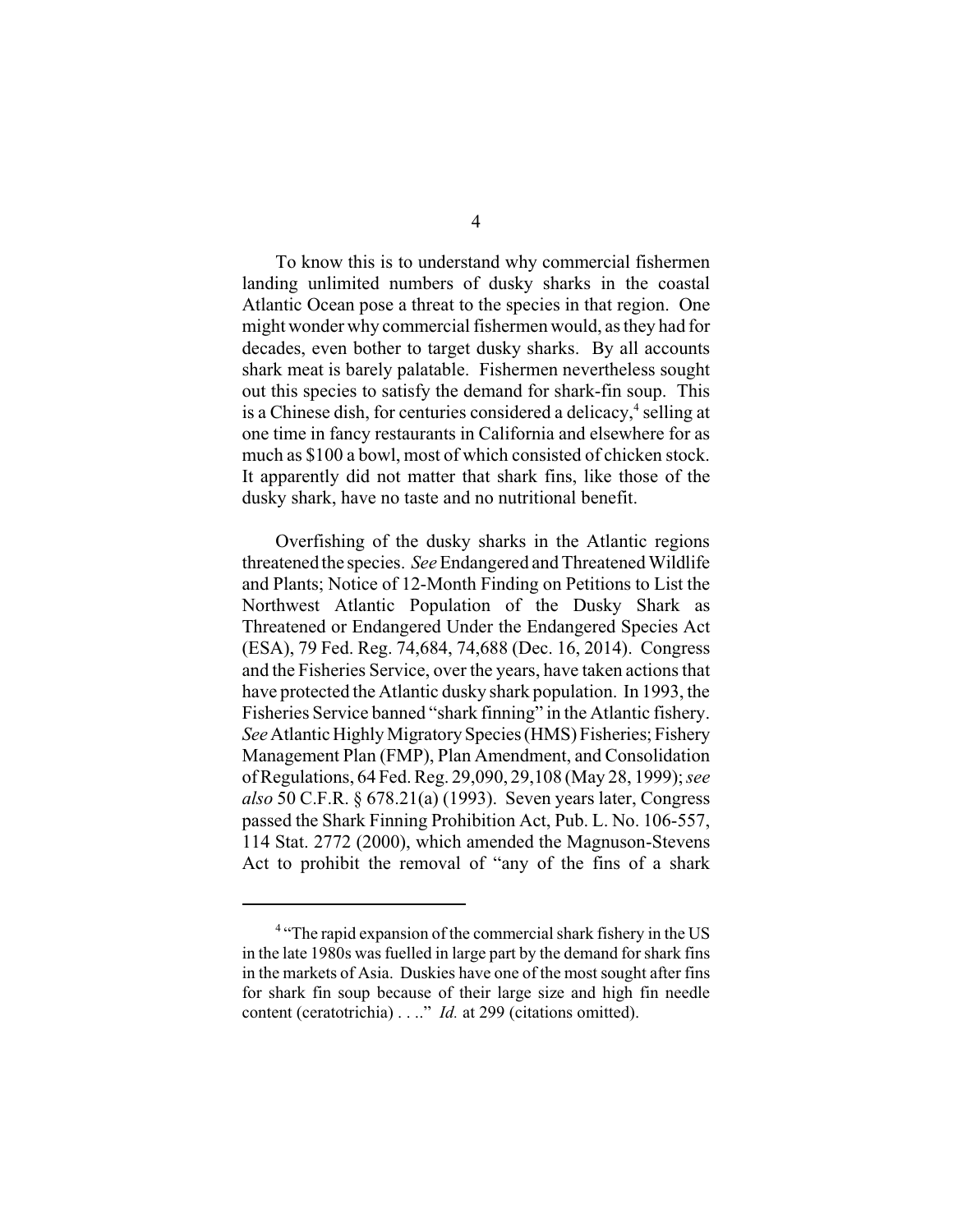(including the tail) at sea." 16 U.S.C. § 1857(1)(P)(i); *see also Chinatown Neighborhood Ass'n v. Harris*, 794 F.3d 1136, 1140 (9th Cir. 2015).<sup>5</sup>

In 1999, the Fisheries Service amended the Atlantic Fisheries Management Plan for highly migratory species to prohibit vessel operators from retaining dusky sharks. *See* 50 C.F.R. § 635.22(c) (2000); 50 C.F.R. pt. 635, app. A (2000); Amendments to the Fishery Management Plan for Atlantic Tunas, Swordfish, and Sharks and the Fishery Management Plan for Atlantic Billfish, 71 Fed. Reg. 58,058, 58,142 (Oct. 2, 2006); 64 Fed. Reg. at 29,108–09, 29,160. In other words, the annual catch limit for dusky sharks became zero. *See Oceana, Inc. v. Raimondo (Oceana II)*, 530 F. Supp. 3d 16, 19, 21 (D.D.C. 2021). The prohibition on vessel operators retaining, possessing, landing, selling, or purchasing dusky sharks remains in effect. 50 C.F.R. § 635.24(a)(5); 50 C.F.R. pt. 635, app. A (2016). In 2006, the Service took the added step of prohibiting fishing for and possessing sandbar sharks, "a doppelganger of the dusky whose targeting had resulted in sizable dusky shark bycatch." *Oceana II*, 530 F. Supp. 3d at 19. The Service adopted this measure because most dusky-shark bycatch was occurring in longline fishing, especially for sandbar sharks and

 $<sup>5</sup>$  No fewer than sixteen states and three territories impose some</sup> prohibition on shark finning or possession of shark fins. *See* AM. SAMOA CODE ANN. § 24.0961; CAL. FISH & GAME CODE §§ 2021, 2021.5, 7704(c); DEL. CODE ANN. tit. 7, § 928A; FLA. STAT. ANN. § 379.2426; 5 GUAM CODE ANN. § 63114.1; HAW. REV. STAT. § 188- 40.7; 515 ILL.COMP.STAT. § 5/5-30;LA.STAT.ANN § 56:326(E);MD. CODE ANN. NAT. RES. § 4-747; MASS. GEN. LAWS ANN. ch. 130, § 106; NEV. REV. STAT. ANN. § 597.905(1); N.M. STAT. ANN. §§ 17- 10-2(A), 17-10-3(A); N.J. STAT. ANN. § 23:2B-23; N.Y. ENV'T. CONSERV. LAW§ 13-0338; 2 N. MAR.I.CODE § 5651; OR.REV. STAT. ANN. § 509.160; 20 R.I. GEN. LAWS ANN. § 20-1-29; TEX. PARKS & WILD. CODE ANN. § 66.2161; WASH. REV. CODE ANN. § 77.15.770.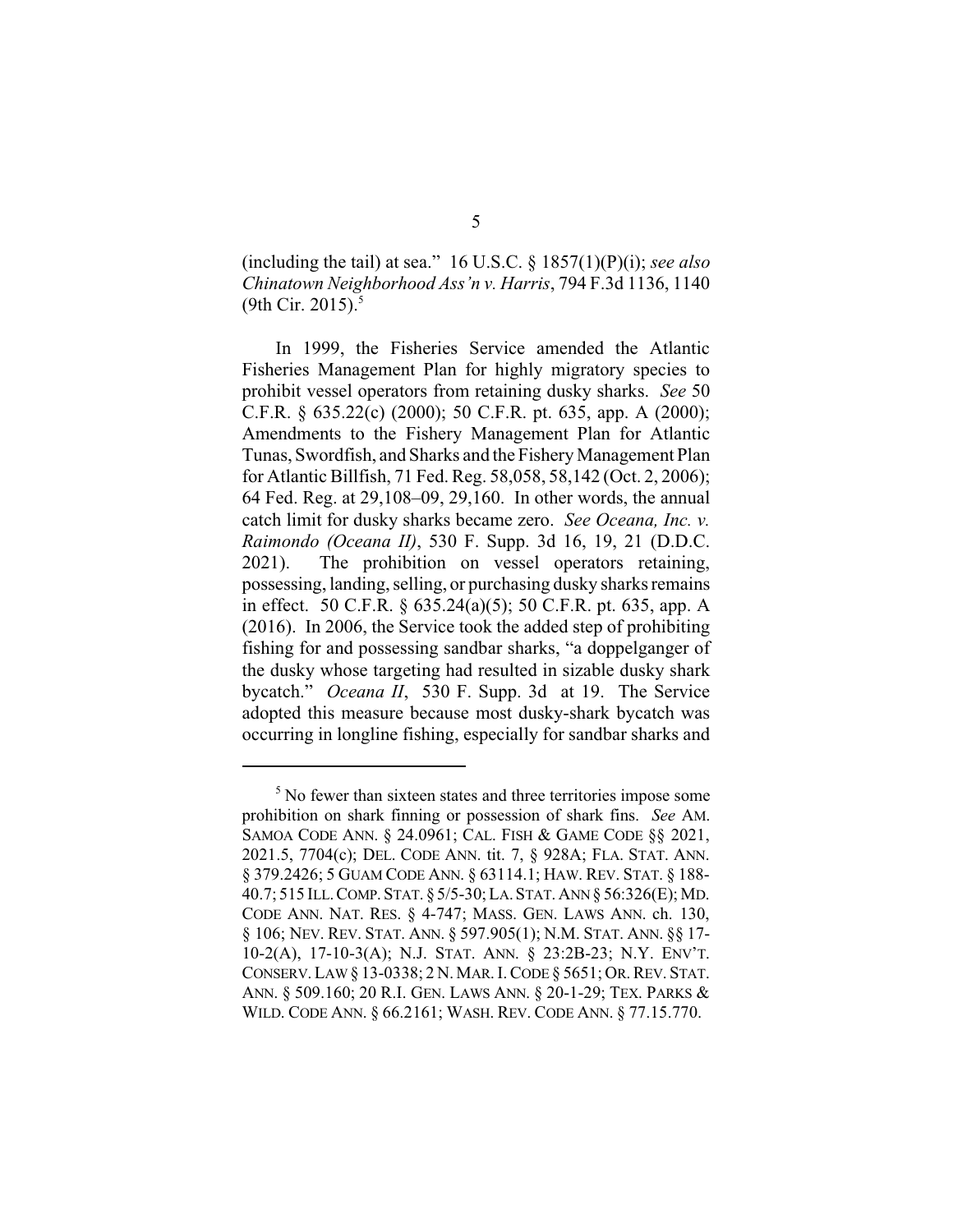other large coastal sharks.<sup>6</sup>

Also, in 2003, the Fisheries Service closed a large area in the mid-Atlantic off the coast of North Carolina to bottom longline fishing from January 1st through July 31st of each year "in part, because of high bycatch and mortality rates of dusky sharks on bottom longline gear in that area." Appellee Br. 9 (citing Atlantic Highly Migratory Species; Atlantic Shark Management Measures, 68 Fed. Reg. 74,746, 74,760–63 (Dec. 24, 2003)).

Even so, pelagic (open ocean) longline fishing<sup>7</sup> and bottom longline fishing<sup>8</sup> continued to pose a threat to the dusky shark. This type of fishing in the Atlantic and adjacent regions concentrates on tuna and swordfish. Fishermen determine where to fish by locating temperature fronts between cooler and warmer water masses. Vessels deploy lines five to forty miles long across these fronts. The mainline is rigged with gangions—leaders attached to the main line—containing baited hooks. If the intended catch is swordfish, the line will usually

 $6$  The Act defines "bycatch" as "fish which are harvested in a fishery, but which are not sold or kept for personal use, and includes economic discards and regulatory discards. Such term does not include fish released alive under a recreational catch and release fishery management program." 16 U.S.C. § 1802(2).

 $\frac{7}{7}$  "Pelagic longline means a longline that is suspended by floats in the water column and that is not fixed to or in contact with the ocean bottom." 50 C.F.R. § 635.2.

<sup>&</sup>lt;sup>8</sup> "Bottom longline means a longline that is deployed with enough weights and/or anchors to maintain contact with the ocean bottom." *Id.*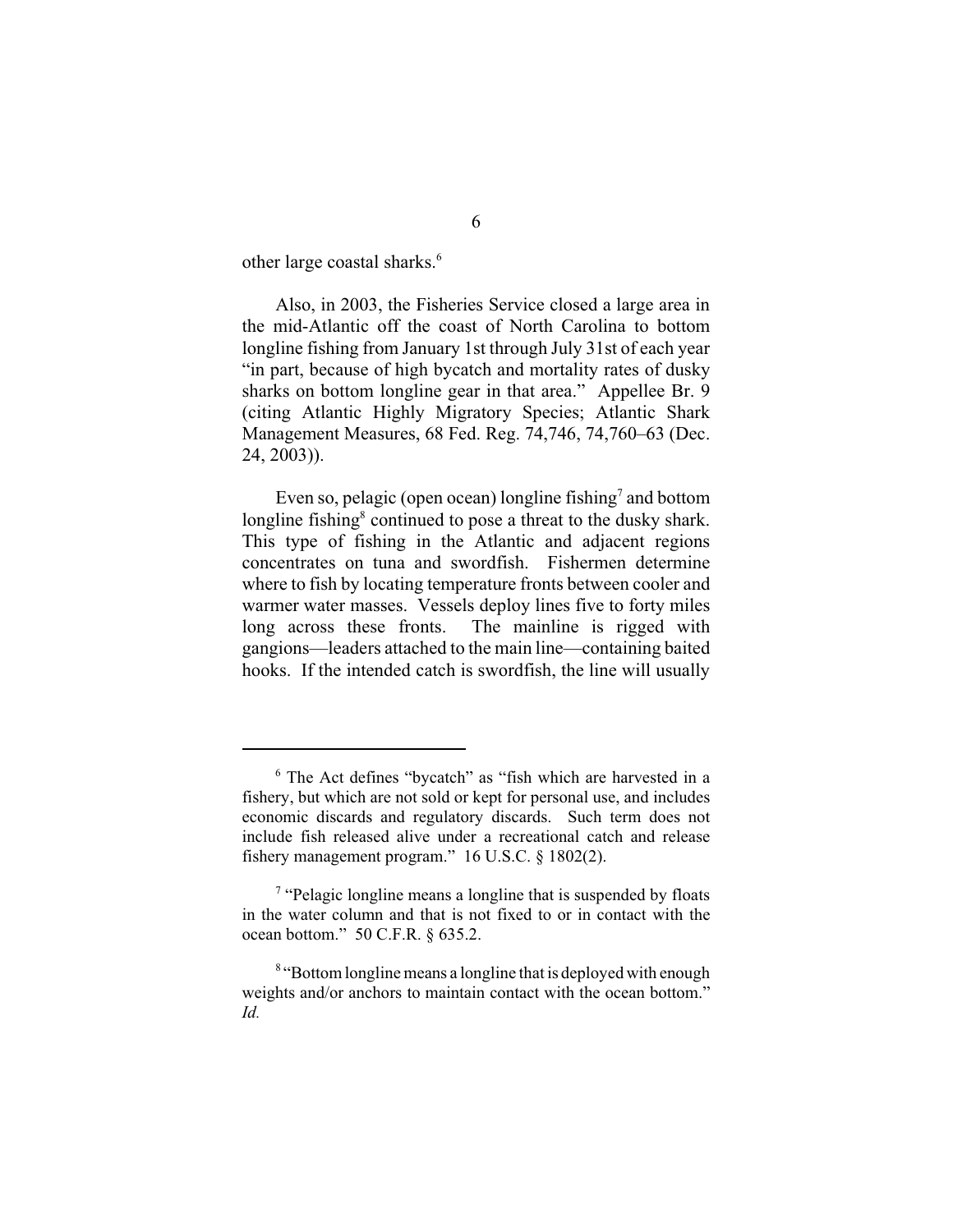be put out at dusk and retrieved at dawn; $\degree$  if the target is tuna, the line will be put out at dawn and picked up at dusk.<sup>10</sup> See *Oceana, Inc. v. Gutierrez (Oceana I)*, 488 F.3d 1020, 1021 (D.C. Cir. 2007).

Although dusky sharks can no longer be the target of longline fishermen, they remain a "bycatch." Based on a 2016 updated stock assessment, the Fisheries Service found that dusky shark bycatch mortality had to be reduced by thirty-five percent of 2015 levels for the population to recover by 2107. *See* Atlantic Highly Migratory Species; Atlantic Shark Management Measures; Final Amendment 5b, 82 Fed. Reg. 16,478, 16,479 (Apr. 4, 2017). The 2016 study showed significant progress in reducing overfishing of dusky sharks. Nonetheless, the study determined that a further twelve percentmedian reduction in mortality from 2015 levels was needed to end overfishing.

In response, the Service amended its 2006 Fisheries Management Plan for Atlantic highly migratory species. The amendments, collectively called Amendment 5b, reconfirmed the closure of the dusky-shark fishery and the annual catch limit of zero. *Id.* at 16,484. In addition, Amendment 5b added greater training and certification requirements for fishermen to

Swordfish feed at night. *See* Peter Ward et al., *A Fish Lost at* <sup>9</sup> *Sea: The Effect of Soak Time on Pelagic Longline Catches,* 102 FISHERY BULL. 179, 179, 182 (2005). Studies in the coastal Pacific Ocean found that a "soak time of 5 hours and 3500 hooks (if that were possible) would result in a total catch of about two swordfish." *Id.* at 187.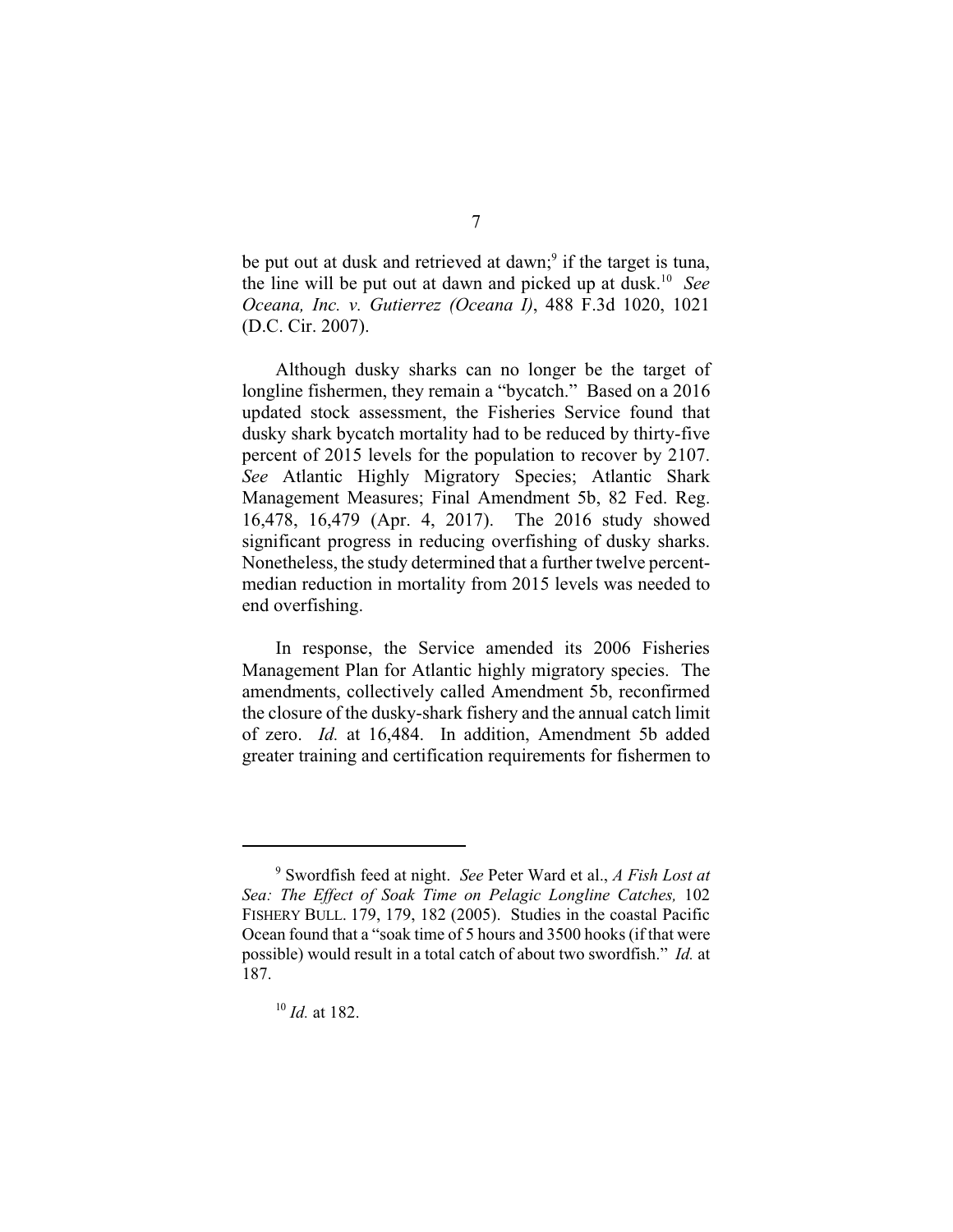identify dusky sharks; $\frac{11}{11}$  new protocols for releasing hooked sharks; a requirement to use circle hooks for bottom-longline fisheries; and communication protocols for fishermen to alert others to avoid areas where dusky sharks are encountered.<sup>12</sup> Id. at 16,479.

On circle hooks, "the point is turned perpendicularly back to the shank to form a generally circular, or oval, shape." 50 C.F.R. § 635.2. They are so designed to catch the lip of the fish and, unlike traditional J-hooks, circle hooks rarely result in guthooking. Circle hooks will therefore decrease post-release mortality as compared to J-hooks. *See* 82 Fed. Reg. at 16,479–80; *see also* J.A. 687.

Circle hooks had already been mandated for pelagic longline fishing in the Atlantic in order to protect leatherback sea turtles and facilitate their release when they became entangled in the lines and foul-hooked. *See Oceana I*, 488 F.3d at 1022–23. As a bycatch mitigation measure, Amendment 5b applied the same requirement to bottom longline fishing for tuna and swordfish.

<sup>&</sup>lt;sup>11</sup> See 82 Fed. Reg. at 16,479, 16,488; *see also* J.A. 580, 594. Receiving the certification needed to retain non-prohibited sharks from recreational, vessel-based fishing will include taking a training course focused on "shark identification and regulation." 82 Fed. Reg. at 16,488; *see also* J.A. 580, 694.

 $12$  Under the regulations, vessels must relocate "at least one nautical mile away from the location" where a dusky shark is encountered. *Oceana II*, 530 F. Supp. 3d at 51; *see* 50 C.F.R.  $\S 635.21(c)(6)(ii)$ , (d)(2)(iii). This is typical for regulations regarding protected species. For instance, the Service requires vessels to move at least one nautical mile away from a location where sea turtles or smalltooth sawfish are caught. *See* 50 C.F.R. § 635.21(b)(3).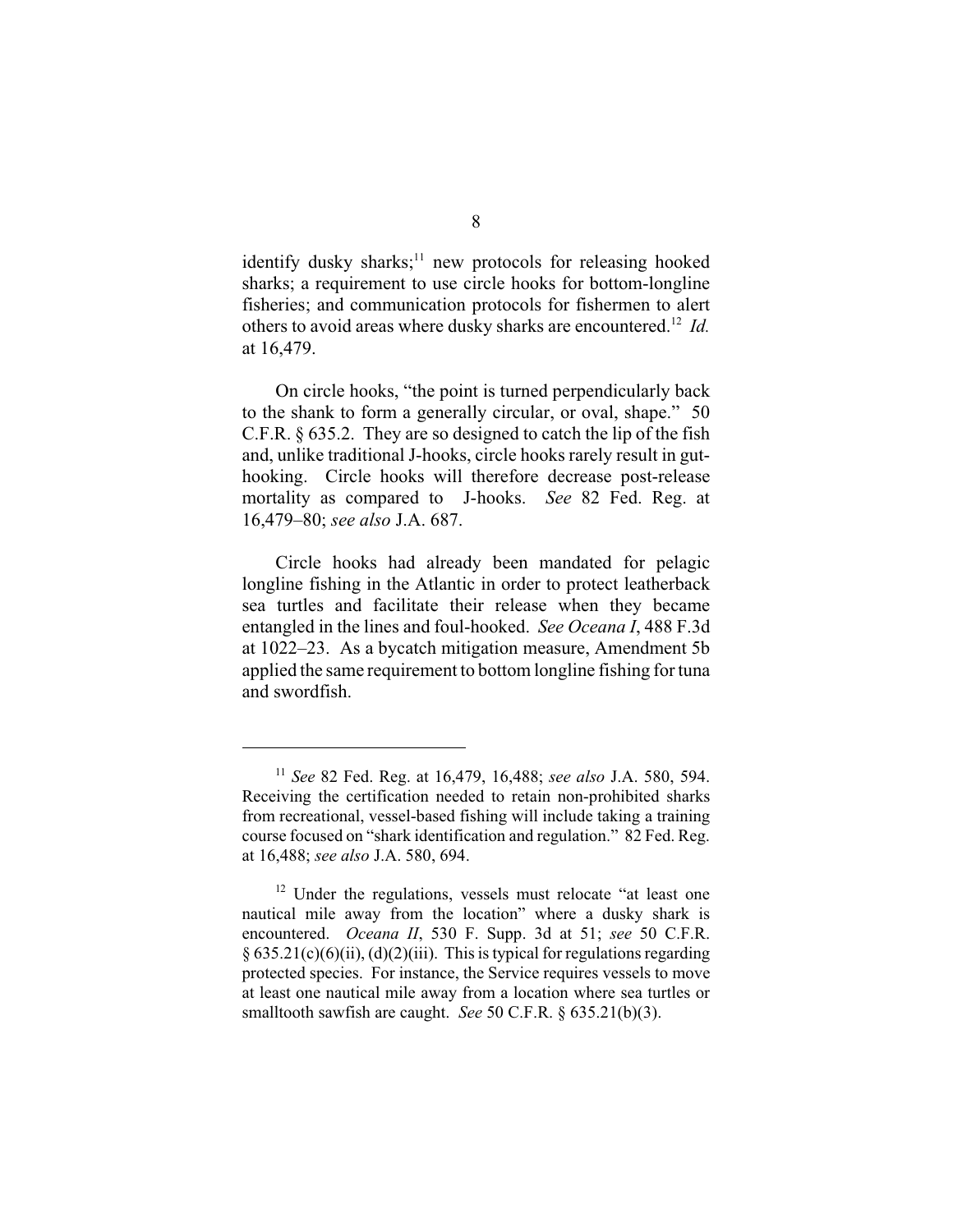The hooks for pelagic and bottom landline fishing must be non-stainless steel and thus corrodible. This too is an important bycatch-mortality mitigation measure. Pursuant to Amendment 5b, each vessel must have on board dehooker devices so that dusky sharks (and other species) may be released while they are still in the water. If the devices fail, the crew member must free the shark by cutting the gangion—the leader attached to the main line—"so that less than three feet (91.4 cm) of line remains attached to the hook." 50 C.F.R.  $\S$  635.21(c)(6)(i). The shark will then swim away with a hook attached to its jaws and a short run of line. The hook will then corrode quickly in saltwater, thus "minimizing injuries to released sharks." J.A. 602.<sup>13</sup>

This brings us to the procedural setting of the case. District Judge Cooper issued two comprehensive opinions. In the first, "the Court questioned [the Fisheries Service's] exclusion of logbook data from its assessment of the magnitude of the dusky shark bycatch problem and found that these issues warranted remand." *Oceana II*, 530 F. Supp. 3d at  $23.^{14}$  On remand the Service explained why there was "no scientifically valid basis to extrapolate dusky shark bycatch data from logbooks and other sources to estimate the total amount of dusky shark bycatch." *Id.* at 24.

 $13$  Our discussion centers on the regulations applied to longline commercial fishermen. The Service also regulates gill-netting (50 C.F.R. § 635.21(g)) and recreational fishing. Rod-and-reel fishing for non-prohibited sharks, for example, may be done only with "nonoffset, corrodible circle hooks," 50 C.F.R. § 635.22(c)(1), "except when fishing with flies or artificial lures." *Id.* § 635.21(f)(2). The same requirements apply to handline fishing. *Id.* § 635.21(k);*see also id.* § 635.22(c)(1).

 $14$  We have sustained the Service's reliance on logbooks in assessing bycatch. *See Oceana I*, 488 F.3d at 1024–25.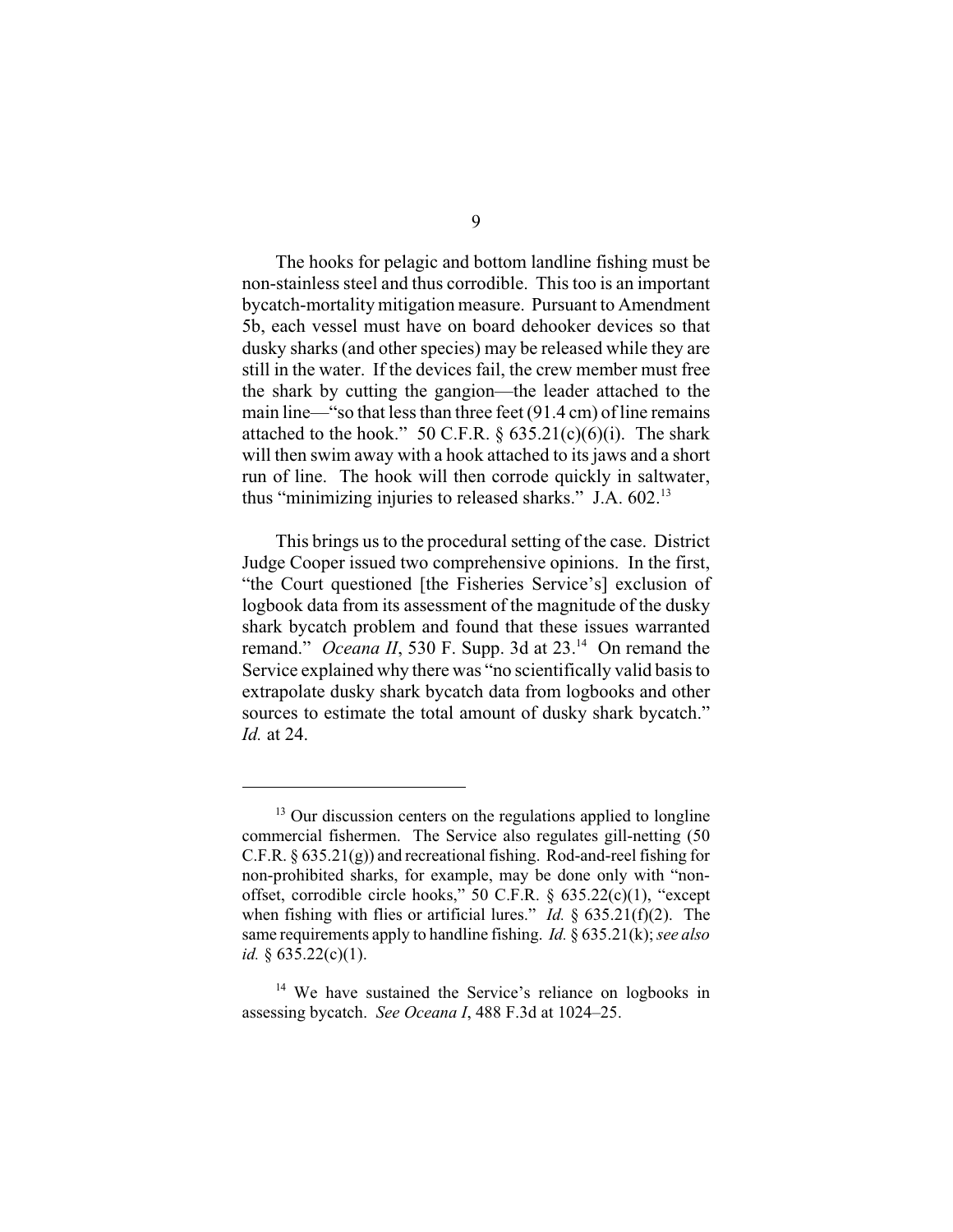Oceana then renewed its challenge to Amendment 5b. The court found the Service's treatment of the data unproblematic. Judge Cooper also concluded that the Service did not violate the Magnuson-Stevens Act by failing to enact stricter regulations. *Id.* at 30–54.

## II.

Oceana describes its appeal as raising two issues.

## $A<sub>1</sub>$

Oceana's first issue is whether the Fisheries Service violated the Magnuson-Stevens Act "by failing to actually limit bycatch of the overfished dusky shark or hold fisheries accountable to any level of dusky shark bycatch, despite the fact that bycatch is the cause of dusky shark overfishing and the sole impediment to rebuilding the population?"

Oceana's arguments on this issue are muddled. For more than two decades, the "annual catch limit" for dusky sharks has been zero. In its opening brief, Oceana complained that the Fisheries Service violated section  $1853(a)(15)^{15}$  because it failed to include bycatch within the annual zero catch limit. In response, the Fisheries Service's brief pointed out that it did indeed include bycatch: "the annual catch limit of zero applies not just to landing, retention, possession, and sale of dusky sharks, but also to bycatch of dusky sharks resulting in

 $15$  Each fisheries management plan must "establish a mechanism" for specifying annual catch limits in the plan (including a multiyear plan), implementing regulations, or annual specifications, at a level such that overfishing does not occur in the fishery, including measures to ensure accountability." 16 U.S.C.  $\S$  1853(a)(15).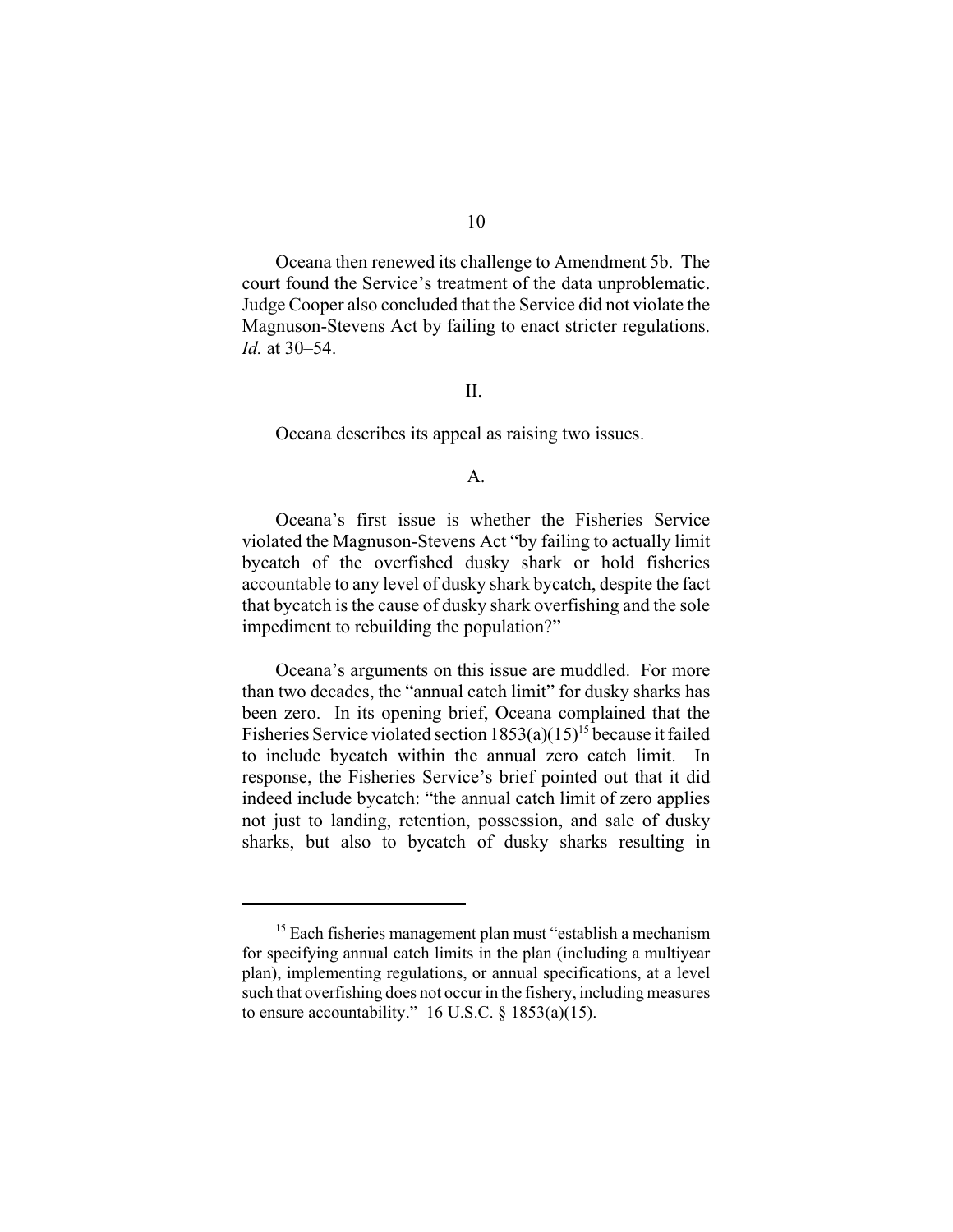mortality."<sup>16</sup> Appellee Br. 30; *see* 50 C.F.R. § 600.310(f)(1)(i).

In its reply brief, Oceana tried to recover from its error. Oceana's argument became that although the Service included bycatch mortality in the annual catch limit, this did not count. Why? Because "[i]f bycatch mortality is always above zero, then the catch limit of zero does not act as a numerical limit on bycatch mortality." In other words, if the speed limit is set at 60 m.p.h. and drivers exceed it, there really is no speed limit.

We sought clarification at oral argument. Oceana's counsel conceded that under the Act "catch" includes bycatch mortality, but not other bycatch (*e.g.*, live dusky sharks that are released by dehooking or cutting the leader). *See* Oral Argument Recording, *Oceana, Inc. v. Raimondo*, No. 21-5120, at 1:50–2:22 (Mar. 18, 2022).

So we move on to the remainder of Oceana's first issue—namely, whether the Fisheries Service has implemented any accountability measures to enforce the zero catch limit for dusky sharks.

Oceana views the new protocols in Amendment 5b—such as the training and circle-hook requirements—not as "accountability" measures, but as "conservation and management" measures under 16 U.S.C.  $\S$  1851(a). It suggests those measures cannot qualify as "accountability" measures because they may not succeed in holding fisherman to the zero

<sup>&</sup>lt;sup>16</sup> See 50 C.F.R. §  $600.310(f)(1)(i)$  ("Catch includes fish that are retained for any purpose, as well as mortality of fish that are discarded.").

<sup>&</sup>lt;sup>17</sup> Oceana also cites 16 U.S.C. § 1853(a)(1), which calls for conservation-and-management measures.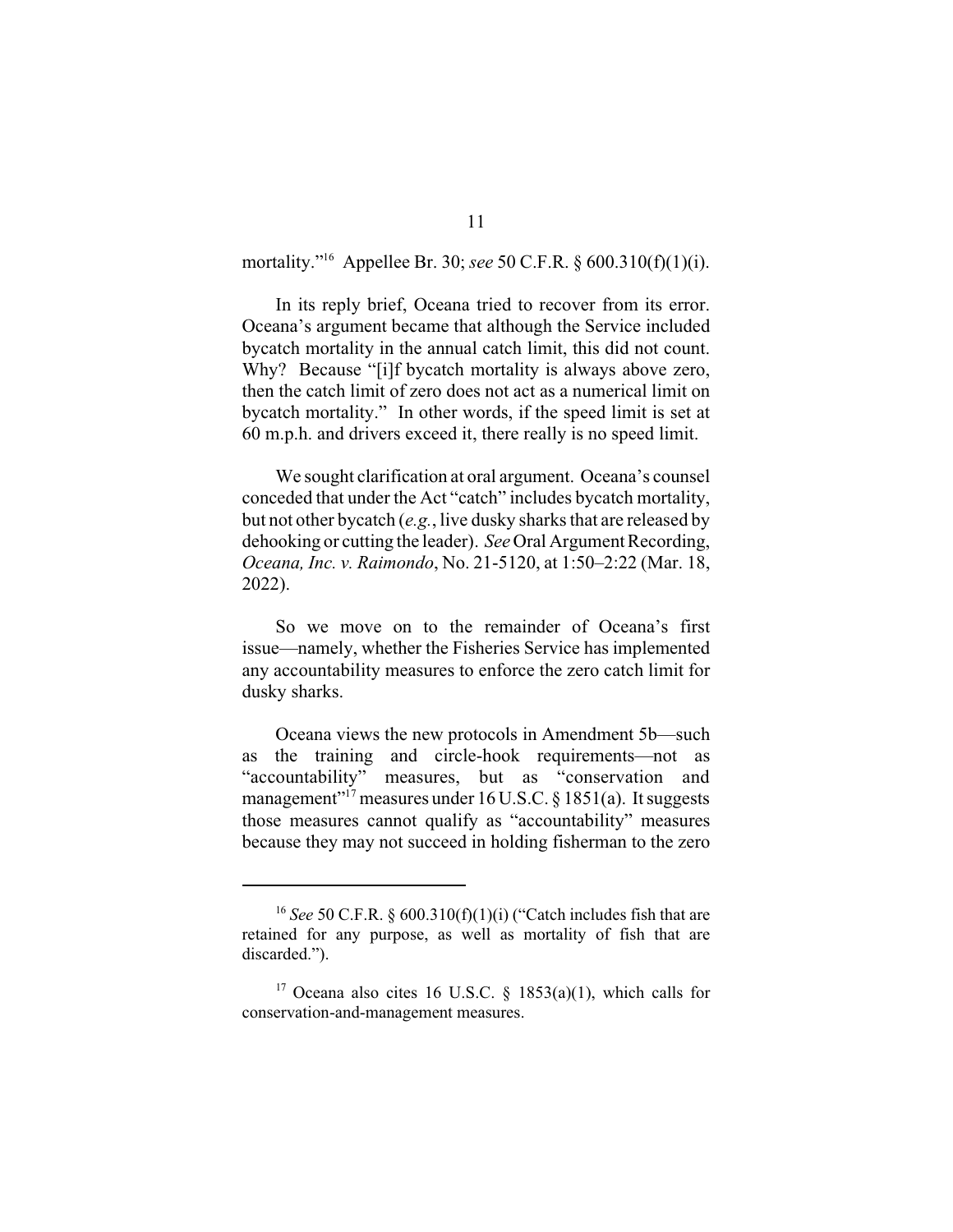catch limit. That is, the measures do not hold fisherman "accountable" to the limit. This argument makes the same error as Oceana's "limit" argument. Ticketing speeders is an accountability measure even though drivers sometimes speed. So too with the measures in Amendment 5b, including closure of the dusky-shark fishery—if fisherman are not permitted to fish for dusky sharks this will implement the zero catch limit. That at least is how the Fisheries Service views its actions. *See* 82 Fed. Reg. at 16,484. Further, Amendment 5b provides additional measures to "reduce dusky shark mortality" through "bycatch reduction." J.A. 701. These measures supplement the Fisheries Service's preexisting measures to curb the overfishing of dusky sharks by reducing bycatch. *See, e.g.*, J.A. 345.

It is important to keep in mind that the rules of the Fisheries Service under this Act are directed not at lawyers and bureaucrats, but at captains of fishing ships and their crews. Those subject to the rules would find it difficult to see a material difference in the ends sought by accountability measures and those sought by conservation-and-management measures. The Act's overall aim is to prevent overfishing. *See, e.g.*, 16 U.S.C. § 1801(a); 50 C.F.R. § 600.310(b)(2)(ii)–(iii). Sections 1851(a) and  $1853(a)(15)$ , for instance, each call for measures to help prevent overfishing. *Compare* 16 U.S.C. § 1851(a)(1), *with id.*  $§$  1853(a)(15). Given this common goal, one would expect accountability measures and conservation-and-management measures to overlap. The training requirements, for example, could be both a management measure—seeking to limit bycatch—and an accountability measure—removing an excuse for thinking that a dusky shark is another species. In terms of preserving and enhancing the dusky shark population in the western Atlantic, nothing much—including the legality of Amendment 5b—turns on how one protective measure or another is pigeon-holed.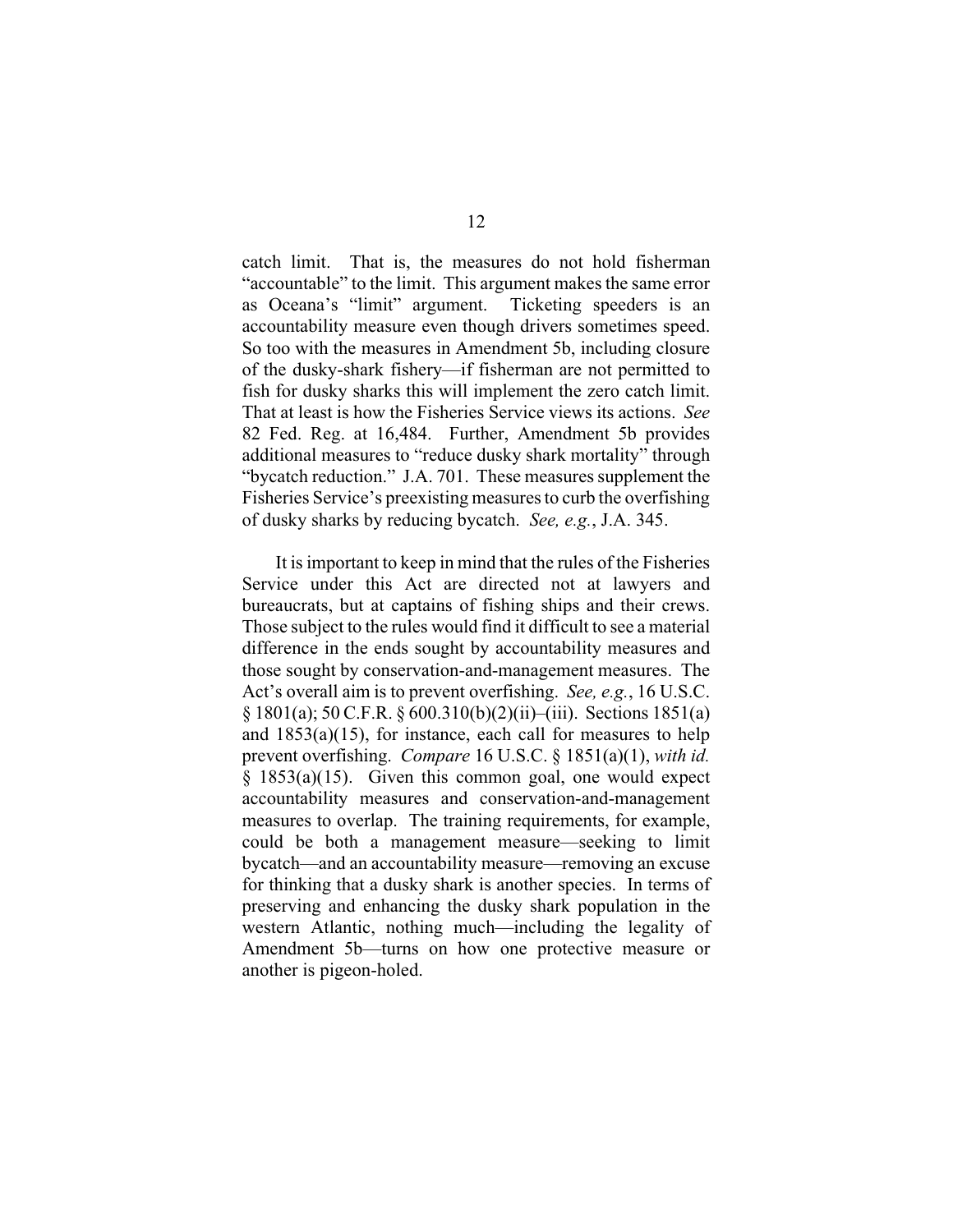Oceana's second issue is whether the Fisheries Service violated the Magnuson-Stevens Act "when it failed to establish a reasonable likelihood that training measures, communication protocols, and minor gear changes would reduce dusky shark bycatch by 35 percent, the minimum reduction needed to meet the statutory requirement to rebuild the population?"

Relying on *Natural Resources Defense Council, Inc. v. Daley*, 209 F.3d 747, 753–56 (D.C. Cir. 2000), Oceana argues that the Service had to show that Amendment 5b would result in at least a fifty percent chance that the Atlantic dusky shark population would rebound. In *Daley,* the Service set a harvest quota for summer flounder that appeared too high to prevent overfishing. *Id.*

*Daley* does not control here. The Service is not attempting to balance a catch quota with preventing overfishing. *See id.* at 754. Rather, the Service has closed the dusky-shark fishery and set the lowest possible number of allowable catches: zero. 82 Fed. Reg. at 16,484. In short, unlike in *Daley*, the Service here is not promoting an overly optimistic sustainability projection to justify a more liberal fishing quota.

Oceana also criticizes the studies and evaluations the Service relied upon in adopting its Amendment 5b protocols. In what is an all-too-familiar mode of appellate brief writing, Oceana wastes space plucking quotations from our court's opinions and stringing them together without analysis. Thus, Oceana reminds us, as if we needed reminding, that our court does not "rubber-stamp" agency action, that we do not "accept bare conclusory allegations as fact," and that we do not defer to "unsupported suppositions." Appellant Br. 49–50 (internal quotation marks omitted).

B.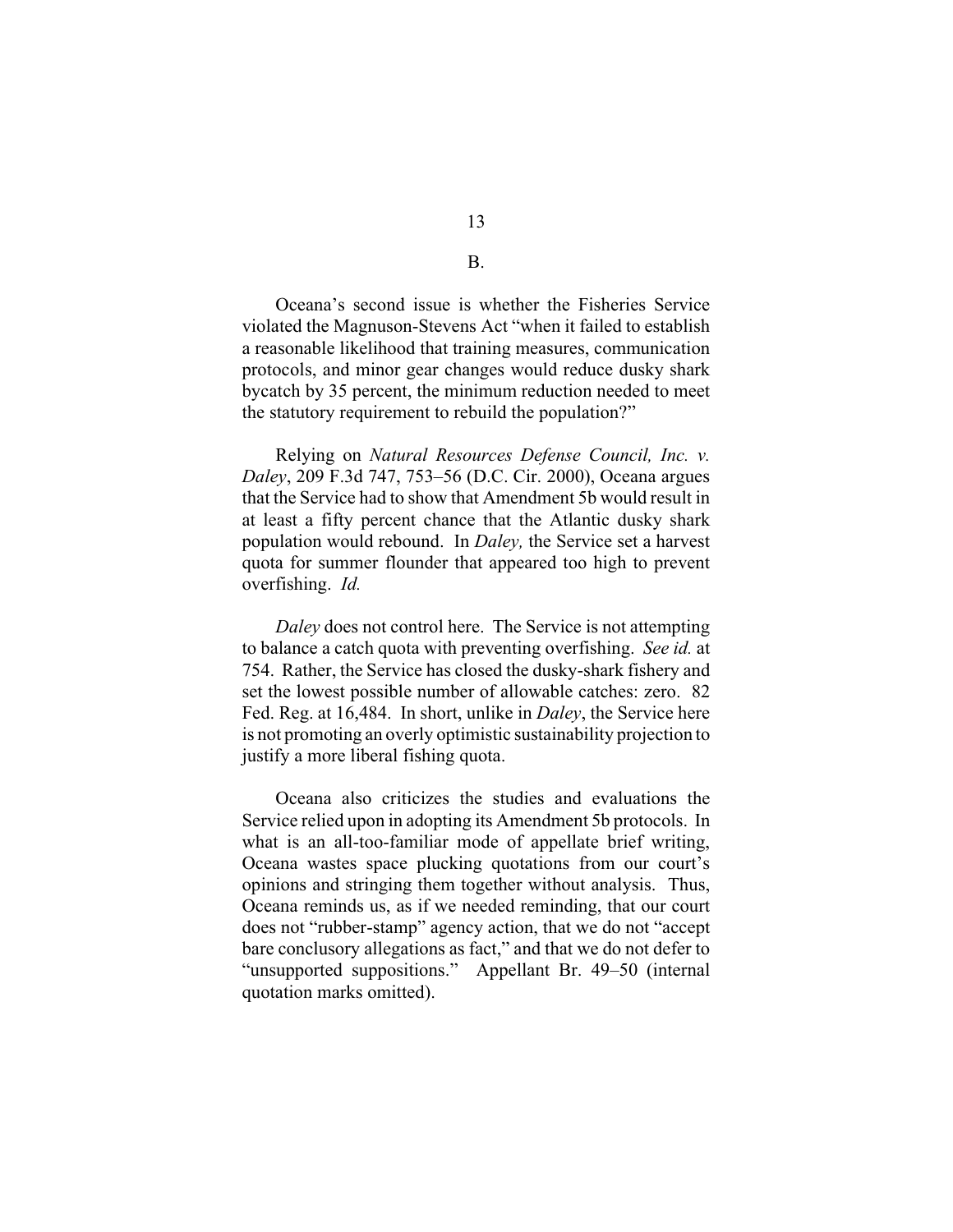Oceana should be reassured, although assurances are not needed, that we have never used or even owned a rubber stamp, that we have never, ever considered an allegation alone to be a fact, and that we have never credited a "supposition" that was lacking in support. *See Oceana, Inc. v. Ross*, 920 F.3d 855, 863 (D.C. Cir. 2019).

As to the regulations regarding hooks, the Service relied on evidence supporting its conclusion that circle-hook usage will decrease dusky-shark mortality. The Service found that twentyfive percent of bottom longline vessels did not use circle hooks. Oceana cites a study finding no significant difference in mortality rates between the use of circle hooks and J-hooks to argue that the requirement will have no appreciable impact. *See* J.A. 464. But the Service cited multiple studies finding reduced at-vessel shark mortality when circle hooks were used instead of J-hooks. *See* 82 Fed. Reg. at 16,491; *see also* J.A. 376–77, 687. The Service's reliance on the cited studies, J.A. 599, its acknowledgment of contrary evidence, J.A. 687, and its stated reasons for reaching its conclusions, J.A. 599, 687, amount to decisionmaking based on reasoning having reliable evidentiary support. *See Shafer & Freeman Lakes Env't Conservation Corp. v. FERC*, 992 F.3d 1071, 1093 (D.C. Cir. 2021). No more is required.

Oceana also blames the Service for failing to show that Amendment 5b's new training requirements will be efficacious. The Service explained that the requirements should help recreational fishermen identify and properly handle caught dusky sharks. 82 Fed. Reg. at 16,488; J.A. 595. The Service recognized that it could not "quantify the total mortality reduction" that this particular measure would bring. J.A. 682. But the Service cited two studies in concluding that "education to fishermen can significantly improve compliance rates, reduce mistaken/illegal landings, [and] reduce post-release mortality